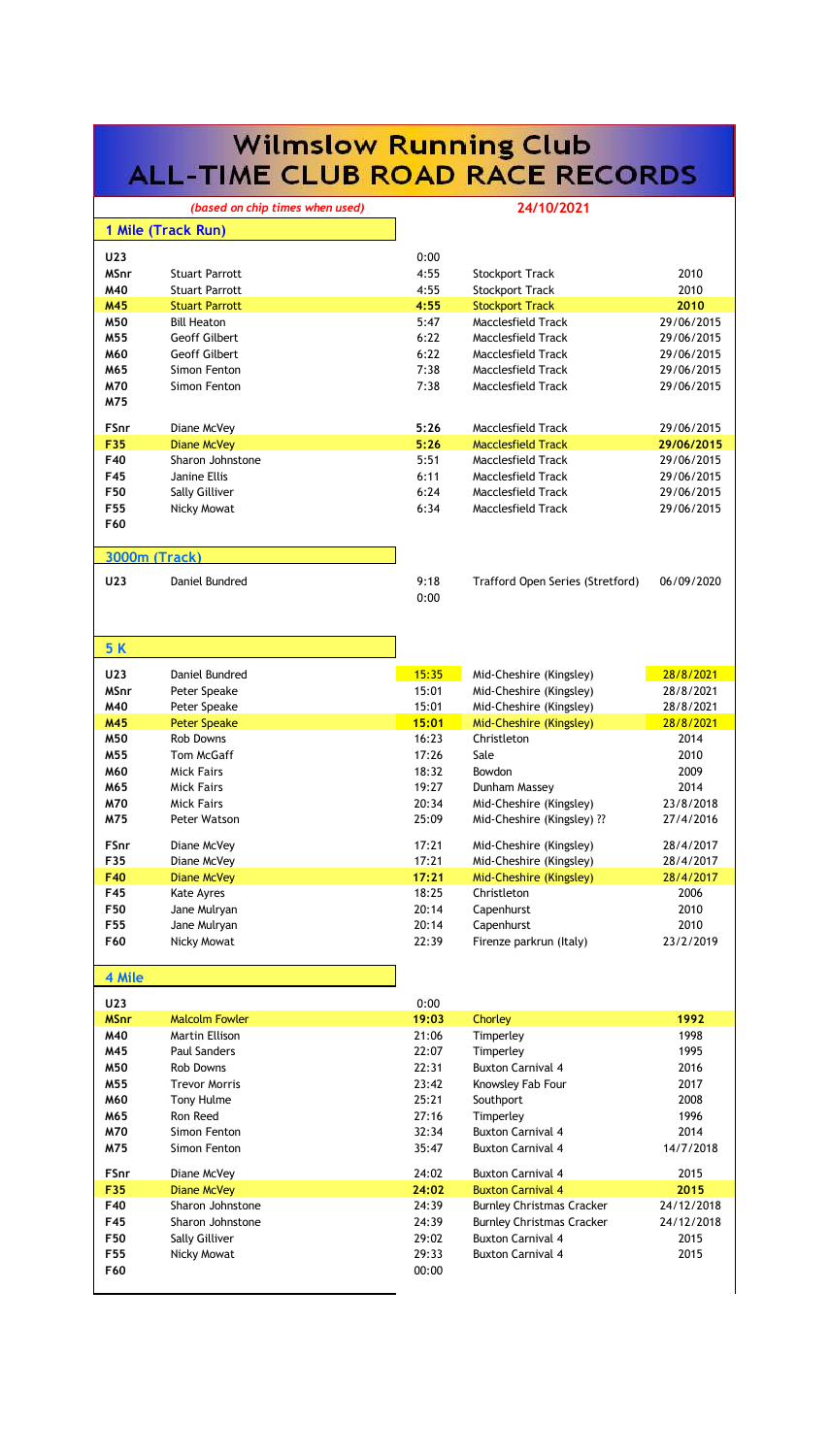| 5 Mile          |                       |         |                                 |            |
|-----------------|-----------------------|---------|---------------------------------|------------|
| U23             |                       | 0:00    |                                 |            |
| <b>MSnr</b>     | <b>Malcolm Fowler</b> | 25:04   | <b>Sale Festive 5</b>           | 1989       |
| M40             | Peter Speake          | 26:15   | Alderley Edge By-pass           | 03/07/2016 |
| M45             | <b>Rob Downs</b>      | 26:24   | Sale                            | 2009       |
| M50             | Tom McGaff            | 27:06   | Chester                         | 2005       |
| M55             | Tom McGaff            | 28:28   | Alderley Edge By-pass           | 2010       |
| M60             | <b>Mick Fairs</b>     | 30:34   | Alsager 5                       | 2009       |
| M65             | <b>Mick Fairs</b>     | 32:44   | Green Drive 5                   | 2013       |
| M70             | <b>Mick Fairs</b>     | 35:36   | Alsager 5                       | 02/02/2020 |
| M75             | Ron Reed              | 39:09   | Chester                         | 2003       |
| FSnr            | Diane McVey           | 28:50   | Chester Spring 5                | 12/04/2017 |
| F35             | Diane McVey           | 28:50   | Chester Spring 5                | 12/04/2017 |
| F40             | <b>Diane McVey</b>    | 28:50   | <b>Chester Spring 5</b>         | 12/04/2017 |
| F45             | <b>Kate Ayres</b>     | 30:52   | Alsager 5                       | 2006       |
| F50             | Nicky Mowat           | 35:15   | Chester Spring 5                | 2010       |
| F55             | Nicky Mowat           | 36:16   | Green Drive 5                   | 2013       |
| F60             | Nicky Mowat           | 38:25   | Pie & Peas                      | 01/08/2018 |
| 10 K            |                       |         |                                 |            |
| U23             | Daniel Bundred        | 34:14   | Salford 10K                     | 19/04/2019 |
| <b>MSnr</b>     | <b>Malcolm Fowler</b> | 31:15   | St. James 10K                   | 1993       |
| M40             | Peter Speake          | 32:12   | RNW Wilmslow Summer 10K         | 07/11/2021 |
| M45             | Peter Speake          | 32:12   | RNW Wilmslow Summer 10K         | 07/11/2021 |
| M50             | <b>Rob Downs</b>      | 33:30   | <b>Trafford 10K</b>             | 2014       |
| M <sub>55</sub> | <b>Rob Downs</b>      | 35:19   | Salford 10K                     | 2019       |
| M60             | Tom McGaff            | 36:36   | Crewe AP                        | 05/04/2015 |
| M65             | <b>Mick Fairs</b>     | 39:43   | Arley 10K                       | 2014       |
| M70             | <b>Mick Fairs</b>     | 42:20   | Trafford 10K                    | 02/09/2018 |
| M75             | lan Ashcroft          | 51:43   | Wilmslow Running Festival       | 15/9/2021  |
| <b>M80</b>      | Peter Watson          | 55:02   | <b>RNW Wilmslow Festive 10K</b> | 25/11/2018 |
| FSnr            | <b>Claire Clancy</b>  | 35:44   | Trafford 10K                    | 19/9/2021  |
| F35             | <b>Claire Clancy</b>  | 35:44   | <b>Trafford 10K</b>             | 19/9/2021  |
| F40             | Diane McVey           | 36:12   | AP South Cheshire 10K           | 2017       |
| F45             | Sharon Johnstone      | 38:08   | RNW Wilmslow Festive 10K        | 25/11/2018 |
| F50             | Nicky Mowat           | 43:08   | Natterjack 10K                  | 2009       |
| F55             | Sally Gilliver        | 43:52   | RNW Knutsford 10K               | 17/10/2021 |
| F60             | Sally Gilliver        | 43:52   | <b>RNW Knutsford 10K</b>        | 17/10/2021 |
| F65             |                       |         |                                 |            |
| F70             |                       |         |                                 |            |
| 10 mile         |                       |         |                                 |            |
| U23             |                       | 0:00    |                                 |            |
| <b>MSnr</b>     | <b>Malcolm Fowler</b> | 53:30   | Llandudno                       | 1989       |
| M40             | Rob Downs             | 54:44   | Gt. Warford                     | 2009       |
| M45             | Rob Downs             | 54:44   | Gt. Warford                     | 2009       |
| M50             | Tom McGaff            | 57:00   | Stockport                       | 2004       |
| M55             | Tom McGaff            | 59:34   | Gt. Warford                     | 2013       |
| M60             | <b>Mick Fairs</b>     | 1:02:53 | Cabbage Patch                   | 2008       |
| M65             | <b>Mick Fairs</b>     | 1:06:19 | Preston 10                      | 16/11/2014 |
| M70             | <b>Mick Fairs</b>     | 1:10:08 | Preston 10                      | 17/11/2019 |
| M75             | Ron Reed              | 1:20:21 | Llandudno                       | 2001       |
| FSnr            | Diane McVey           | 59:46   | Gt. Warford                     | 2013       |
| F35             | <b>Diane McVey</b>    | 59:46   | Gt. Warford                     | 2013       |
| F40             | Denise Newton         | 1:03:22 | Llandudno                       | 1995       |
| F45             | Kate Ayres            | 1:03:48 | Stockport                       | 2005       |
| F50             | Nicky Mowat           | 1:10:45 | Stockport                       | 2008       |
| F55             | Nicky Mowat           | 1:14:09 | Wrexham                         | 2014       |
| F60             | Nicky Mowat           | 1:18:34 | St. Tropez Classic              | 21/10/2018 |
|                 |                       |         |                                 |            |